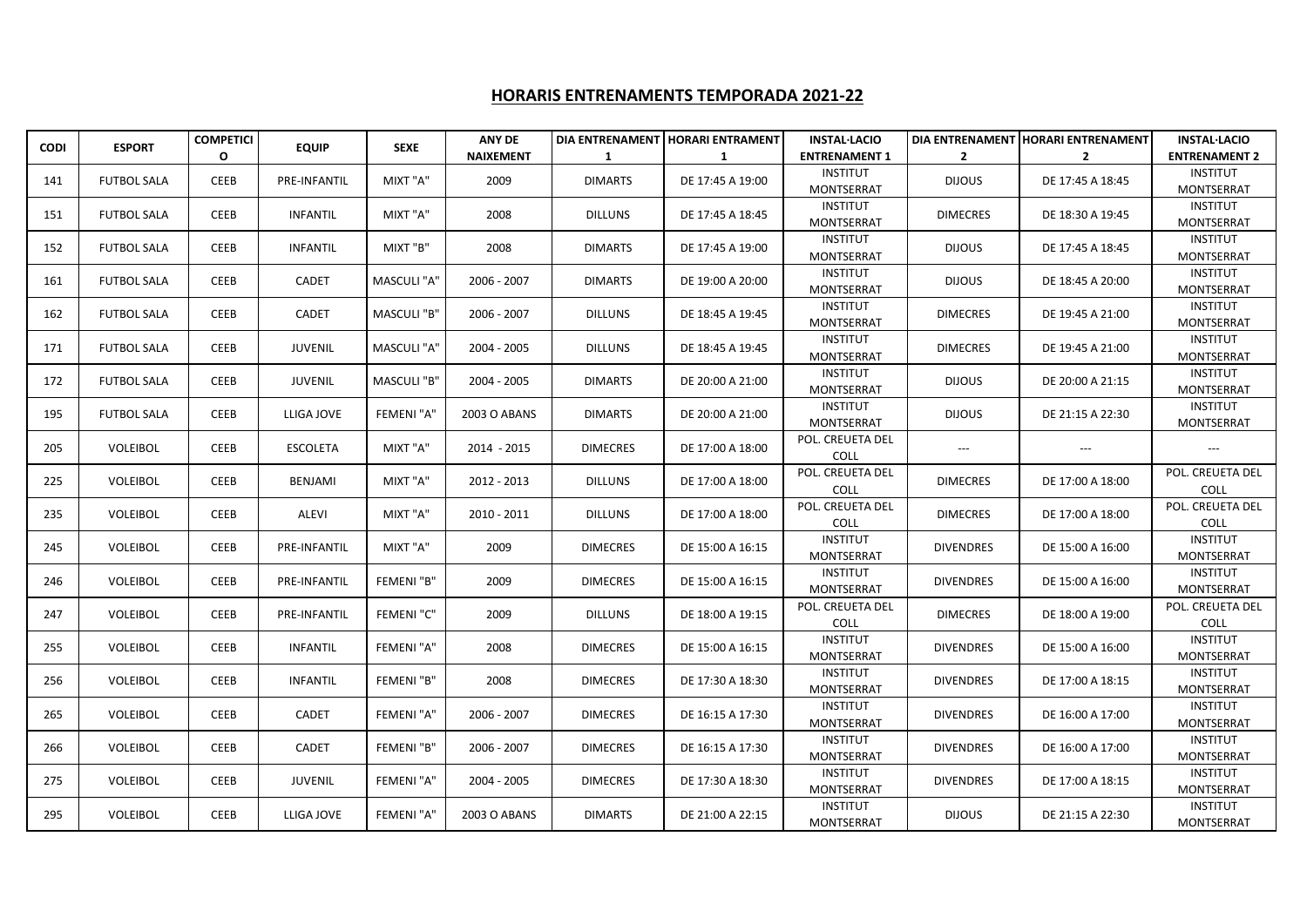| 296 | VOLEIBOL           | <b>CEEB</b> | LLIGA JOVE      | FEMENI "B"                     | 2003 O ABANS       | <b>DILLUNS</b>  | DE 20:30 A 21:30 | <b>INSTITUT</b><br><b>MONTSERRAT</b> | <b>DIMECRES</b>  | DE 21:00 A 22:15 | <b>INSTITUT</b><br><b>MONTSERRAT</b> |
|-----|--------------------|-------------|-----------------|--------------------------------|--------------------|-----------------|------------------|--------------------------------------|------------------|------------------|--------------------------------------|
| 341 | <b>BASQUET</b>     | <b>CEEB</b> | PRE-INFANTIL    | MIXT "A"                       | 2009               | <b>DILLUNS</b>  | DE 17:45 A 18:45 | <b>INSTITUT</b><br><b>MONTSERRAT</b> | <b>DIMECRES</b>  | DE 18:30 A 19:45 | <b>INSTITUT</b><br>MONTSERRAT        |
| 361 | <b>BASQUET</b>     | <b>CEEB</b> | <b>CADET</b>    | MIXT "A"                       | 2006 - 2007        | <b>DIMECRES</b> | DE 16:15 A 17:30 | <b>INSTITUT</b><br><b>MONTSERRAT</b> | <b>DIVENDRES</b> | DE 16:00 A 17:00 | <b>INSTITUT</b><br><b>MONTSERRAT</b> |
| 371 | <b>BASQUET</b>     | <b>CEEB</b> | <b>JUVENIL</b>  | MIXT "A"                       | 2004 - 2005        | <b>DIMECRES</b> | DE 17:30 A 18:30 | <b>INSTITUT</b><br><b>MONTSERRAT</b> | <b>DIVENDRES</b> | DE 17:00 A 18:15 | <b>INSTITUT</b><br><b>MONTSERRAT</b> |
| 461 | <b>FUTBOL SALA</b> | FCF         | CADET           | MASCULI "A"                    | 2006 - 2007        | <b>DILLUNS</b>  | DE 18:00 A 19:15 | POL. CREUETA DEL<br><b>COLL</b>      | <b>DIMECRES</b>  | DE 17:15 A 18:30 | POL. CREUETA DEL<br><b>COLL</b>      |
| 462 | <b>FUTBOL SALA</b> | FCF         | <b>CADET</b>    | MASCULI "B"                    | 2006 - 2007        | <b>DIMECRES</b> | DE 18:30 A 19:45 | POL. CREUETA DEL<br>COLL             | <b>DIVENDRES</b> | DE 19:15 A 20:45 | POL. CREUETA DEL<br>COLL             |
| 471 | <b>FUTBOL SALA</b> | FCF         | <b>JUVENIL</b>  | MASCULI "A"                    | 2003 - 2004 - 2005 | <b>DILLUNS</b>  | DE 19:15 A 20:30 | POL. CREUETA DEL<br>COLL             | <b>DIMECRES</b>  | DE 19:45 A 21:00 | POL. CREUETA DEL<br>COLL             |
| 472 | <b>FUTBOL SALA</b> | FCF         | <b>JUVENIL</b>  | MASCULI "B'                    | 2003 - 2004 - 2005 | <b>DILLUNS</b>  | DE 19:15 A 20:30 | POL. CREUETA DEL<br>COLL             | <b>DIMECRES</b>  | DE 16:00 A 17:15 | POL. CREUETA DEL<br>COLL             |
| 475 | <b>FUTBOL SALA</b> | FCF         | <b>JUVENIL</b>  | FEMENI "A"                     | 2003 - 2004 - 2005 | <b>DILLUNS</b>  | DE 18:00 A 19:15 | POL. CREUETA DEL<br>COLL             | <b>DIMECRES</b>  | DE 18:30 A 19:45 | POL. CREUETA DEL<br>COLL             |
| 491 | <b>FUTBOL SALA</b> | <b>FCF</b>  | <b>SENIOR</b>   | MASCULI "A'                    | 2002 O ABANS       | <b>DILLUNS</b>  | DE 20:30 A 22:15 | POL. CREUETA DEL<br><b>COLL</b>      | <b>DIMECRES</b>  | DE 22:15 A 23:30 | POL. CREUETA DEL<br>COLL             |
| 495 | <b>FUTBOL SALA</b> | FCF         | <b>SENIOR</b>   | FEMENI "A"                     | 2002 O ABANS       | <b>DILLUNS</b>  | DE 22:15 A 23:30 | POL. CREUETA DEL<br>COLL             | <b>DIMECRES</b>  | DE 21:00 A 22:15 | POL. CREUETA DEL<br>COLL             |
| 551 | VOLEIBOL           | <b>FCVB</b> | <b>INFANTIL</b> | MASCULI "A"                    | 2008               | <b>DIMECRES</b> | DE 18:30 A 20:00 | INS. MENEDEZ Y<br>PELAYO             | <b>DIVENDRES</b> | DE 16:45 A 18:15 | INS. MENEDEZ Y<br>PELAYO             |
| 555 | VOLEIBOL           | <b>FCVB</b> | <b>INFANTIL</b> | <b>FEMENI</b><br>GRÀCIA        | 2008               | <b>DIMECRES</b> | DE 17:00 A 18:30 | INS. MENEDEZ Y<br>PELAYO             | <b>DIVENDRES</b> | DE 17:45 A 19:15 | POL. CREUETA DEL<br>COLL             |
| 561 | <b>VOLEIBOL</b>    | <b>FCVB</b> | <b>CADET</b>    | MASCULI "A'                    | 2006 - 2007        | <b>DIMECRES</b> | DE 18:00 A 19:45 | POL. CREUETA DEL<br>COLL             | <b>DIVENDRES</b> | DE 18:15 A 19:45 | INS. MENEDEZ Y<br>PELAYO             |
| 565 | VOLEIBOL           | <b>FCVB</b> | <b>CADET</b>    | FEMENI "A"                     | 2006 - 2007        | <b>DIMECRES</b> | DE 18:30 A 20:00 | POL. JOSEP COMELLAS                  | <b>DIVENDRES</b> | DE 16:30 A 18:30 | POL. CREUETA DEL<br>COLL             |
| 566 | <b>VOLEIBOL</b>    | <b>FCVB</b> | CADET           | <b>FEMENI</b><br><b>GRACIA</b> | 2006 - 2007        | <b>DIMECRES</b> | DE 17:00 A 18:30 | POL. CREUETA DEL<br><b>COLL</b>      | <b>DIVENDRES</b> | DE 17:45 A 19:15 | POL. CREUETA DEL<br><b>COLL</b>      |
| 571 | <b>VOLEIBOL</b>    | <b>FCVB</b> | <b>JUVENIL</b>  | MASCULI "A"                    | 2004 - 2005        | <b>DILLUNS</b>  | DE 19:15 A 20:45 | POL. CREUETA DEL<br><b>COLL</b>      | <b>DIMECRES</b>  | DE 19:00 A 20:30 | POL. CREUETA DEL<br>COLL             |
| 575 | <b>VOLEIBOL</b>    | <b>FCVB</b> | <b>JUVENIL</b>  | FEMENI "A"                     | 2004 - 2005        | <b>DIMECRES</b> | DE 20:00 A 21:30 | POL. JOSEP COMELLAS                  | <b>DIVENDRES</b> | DE 18:30 A 20:30 | POL. CREUETA DEL<br>COLL             |
| 576 | <b>VOLEIBOL</b>    | <b>FCVB</b> | <b>JUVENIL</b>  | <b>FEMENI</b><br><b>GRACIA</b> | 2004 - 2005        | <b>DILLUNS</b>  | DE 15:45 A 17:15 | POL. CREUETA DEL<br>COLL             | <b>DIVENDRES</b> | DE 16:15 A 17:45 | POL. CREUETA DEL<br>COLL             |
| 581 | <b>VOLEIBOL</b>    | <b>FCVB</b> | <b>JUNIOR</b>   | MASCULI "A"                    | 2002 - 2003        | <b>DILLUNS</b>  | DE 21:45 A 23:30 | POL. CREUETA DEL<br>COLL             | <b>DIVENDRES</b> | DE 22:00 A 23:30 | POL. CREUETA DEL<br>COLL             |
| 585 | <b>VOLEIBOL</b>    | <b>FCVB</b> | <b>JUNIOR</b>   | FEMENI "A"                     | 2002 - 2003        | <b>DIMECRES</b> | DE 20:00 A 21:30 | POL. JOSEP COMELLAS                  | <b>DIVENDRES</b> | DE 20:30 A 22:00 | POL. CREUETA DEL<br>COLL             |
| 586 | VOLEIBOL           | <b>FCVB</b> | <b>JUNIOR</b>   | FEMENI "B"                     | 2002 - 2003        | <b>DIMARTS</b>  | DE 19:30 A 21:00 | INS. MENEDEZ Y<br>PELAYO             | <b>DIJOUS</b>    | DE 19:30 A 21:00 | INS. MENEDEZ Y<br>PELAYO             |